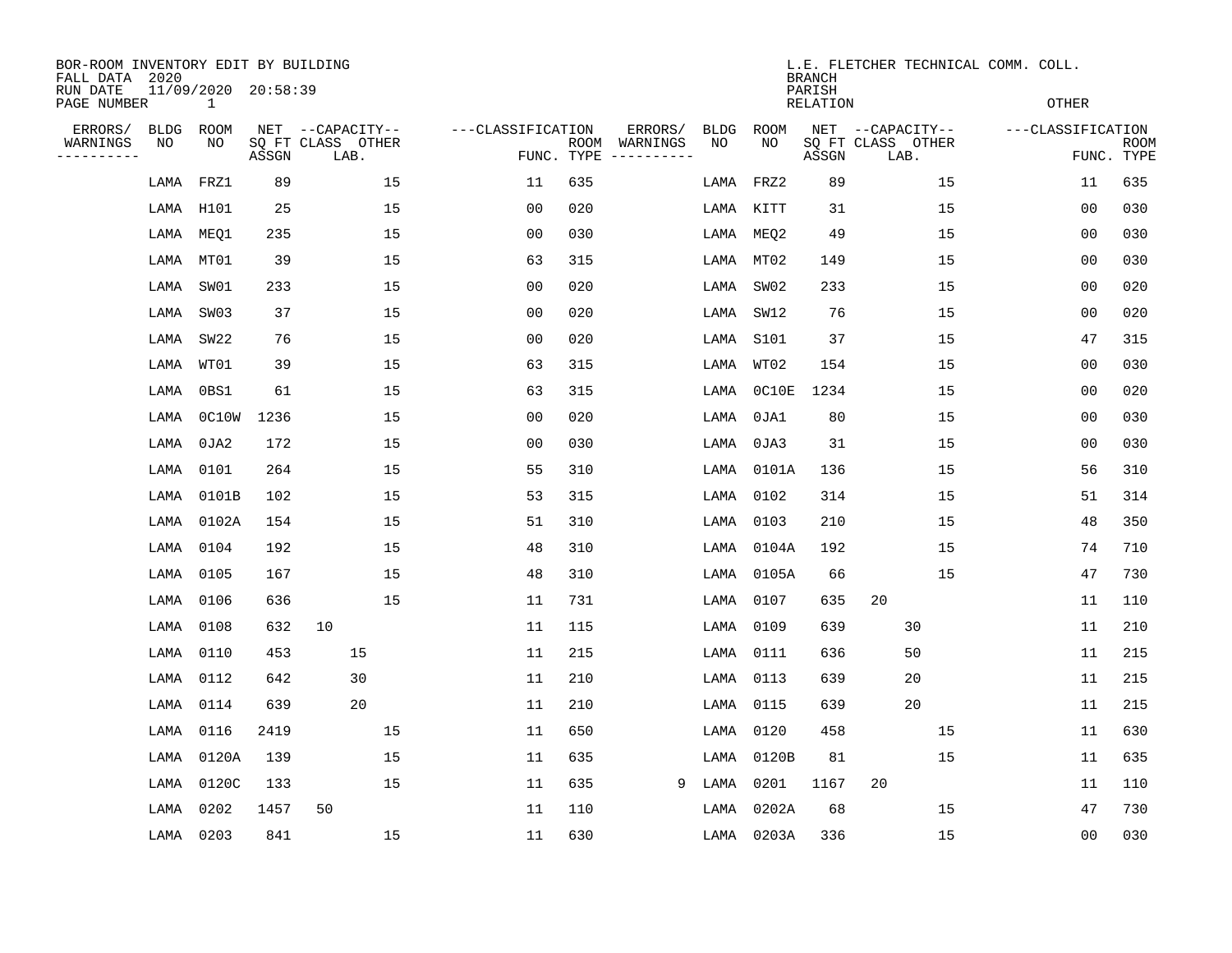| BOR-ROOM INVENTORY EDIT BY BUILDING<br>FALL DATA 2020 |      |           |                     |    |                           |                   |     |                                      |             |           | <b>BRANCH</b>                                                                     |        | L.E. FLETCHER TECHNICAL COMM. COLL.                                                                                |                                  |                           |
|-------------------------------------------------------|------|-----------|---------------------|----|---------------------------|-------------------|-----|--------------------------------------|-------------|-----------|-----------------------------------------------------------------------------------|--------|--------------------------------------------------------------------------------------------------------------------|----------------------------------|---------------------------|
| RUN DATE<br>PAGE NUMBER                               |      | 2         | 11/09/2020 20:58:39 |    |                           |                   |     |                                      |             |           | PARISH<br>RELATION                                                                |        |                                                                                                                    | <b>OTHER</b>                     |                           |
| ERRORS/                                               |      | BLDG ROOM |                     |    | NET --CAPACITY--          | ---CLASSIFICATION |     | ERRORS/                              |             | BLDG ROOM |                                                                                   |        | NET --CAPACITY--                                                                                                   | ---CLASSIFICATION                |                           |
| WARNINGS<br>----------                                | NO   | NO        | ASSGN               |    | SQ FT CLASS OTHER<br>LAB. |                   |     | ROOM WARNINGS<br>FUNC. TYPE $------$ | NO          | NO        | ASSGN                                                                             |        | SQ FT CLASS OTHER<br>LAB.                                                                                          |                                  | <b>ROOM</b><br>FUNC. TYPE |
|                                                       | LAMA | 0210A     | 30                  |    | 15                        | 00                | 030 |                                      |             | LAMA 0301 | TOTAL NUMBER CLASSROOMS<br>TOTAL NUMBER LABS 210<br>TOTAL NUMBER SPECIAL LABS 220 | 767 16 | TOTAL ASSIGNABLE & UNASSIGNABLE SQFT:<br>TOTAL NET ASSIGN SQ. FT. IN ROOM FILE<br>TOTAL NUMBER COMPUTER CLASSROOMS | 11<br>20,288<br>15,871<br>4<br>3 | 110                       |
|                                                       |      | LEFA JAN2 | 17                  |    | 15                        | 0 <sub>0</sub>    | 010 |                                      |             | LEFA MEC1 | 1674                                                                              |        | 15                                                                                                                 | 00                               | 030                       |
|                                                       |      | LEFA MEC2 | 99                  |    | 15                        | 00                | 030 |                                      |             | LEFA S117 | 714                                                                               |        | 15                                                                                                                 | 11                               | 731                       |
|                                                       |      | LEFA S122 | 555                 |    | 15                        | 11                | 731 |                                      |             | LEFA S123 | 773                                                                               |        | 15                                                                                                                 | 11                               | 731                       |
|                                                       |      | LEFA S124 | 236                 |    | 15                        | 11                | 731 |                                      |             | LEFA S125 | 1252                                                                              |        | 15                                                                                                                 | 11                               | 731                       |
|                                                       |      | LEFA 0MT1 | 55                  |    | $\mathbf 1$               | 11                | 315 |                                      | LEFA        | 0MT2      | 161                                                                               |        | 3                                                                                                                  | 0 <sub>0</sub>                   | 030                       |
|                                                       |      | LEFA 0MT3 | 371                 |    | 9                         | 0 <sub>0</sub>    | 030 |                                      | LEFA        | 0MT4      | 141                                                                               |        | 3                                                                                                                  | 0 <sub>0</sub>                   | 030                       |
|                                                       |      | LEFA 0SW1 | 396                 |    | 15                        | 00                | 020 |                                      | LEFA        | 0SW2      | 360                                                                               |        | 15                                                                                                                 | 0 <sub>0</sub>                   | 020                       |
|                                                       |      | LEFA 0SW3 | 85                  |    | 15                        | 0 <sub>0</sub>    | 020 |                                      | LEFA        | OWT1      | 65                                                                                |        | $\mathbf 1$                                                                                                        | 11                               | 315                       |
|                                                       |      | LEFA 0WT2 | 156                 |    | 4                         | 0 <sub>0</sub>    | 030 |                                      | LEFA        | OWT3      | 104                                                                               |        | $\mathbf 1$                                                                                                        | 0 <sub>0</sub>                   | 030                       |
|                                                       |      | LEFA 0WT4 | 220                 |    | 4                         | 0 <sub>0</sub>    | 030 |                                      |             | LEFA 0WT5 | 223                                                                               |        | 4                                                                                                                  | 00                               | 030                       |
|                                                       |      | LEFA 0101 | 761                 |    | 15                        | 63                | 315 |                                      |             | LEFA 0102 | 778                                                                               |        | 15                                                                                                                 | 11                               | 350                       |
|                                                       |      | LEFA 0103 | 1095                |    | 15                        | 11                | 210 |                                      | LEFA 0104   |           | 1151                                                                              | 40     |                                                                                                                    | 11                               | 110                       |
|                                                       |      | LEFA 0105 | 1155                | 40 |                           | 11                | 110 |                                      | LEFA 0106   |           | 1162                                                                              | 25     |                                                                                                                    | 14                               | 110                       |
|                                                       |      | LEFA 0107 | 760                 | 20 |                           | 14                | 110 |                                      | LEFA 0108   |           | 764                                                                               |        | 13                                                                                                                 | 11                               | 240                       |
|                                                       |      | LEFA 0109 | 449                 |    | 15                        | 11                | 315 |                                      |             | LEFA 0111 | 790                                                                               | 30     |                                                                                                                    | 11                               | 110                       |
|                                                       |      | LEFA 0112 | 632                 | 24 |                           | 11                | 110 |                                      | LEFA        | 0114      | 2306                                                                              |        | 21                                                                                                                 | 11                               | 210                       |
|                                                       |      | LEFA 0115 | 962                 | 25 |                           | 11                | 110 | 9                                    | LEFA        | 0116      | 1156                                                                              | 20     |                                                                                                                    | 11                               | 110                       |
|                                                       |      | LEFA 0117 | 1267                |    | 15                        | 0 <sub>0</sub>    | 010 |                                      | LEFA 0118   |           | 142                                                                               |        | 15                                                                                                                 | 91                               | 655                       |
|                                                       |      | LEFA 0119 | 236                 |    | 15                        | 64                | 710 |                                      |             | LEFA 0120 | 93                                                                                |        | 15                                                                                                                 | 00                               | 030                       |
|                                                       |      | LEFA 0121 | 1232                |    | 15                        | 91                | 650 |                                      |             | LEFA 0122 | 645                                                                               | 28     |                                                                                                                    | 11                               | 110                       |
|                                                       |      | LEFA 0123 | 634                 | 22 |                           | 11                | 110 |                                      |             | LEFA 0124 | 592                                                                               | 24     |                                                                                                                    | 11                               | 110                       |
|                                                       |      | LEFA 0125 | 2819                |    | 20                        | 11                | 210 |                                      | 9 LEFA 0202 |           | 2422                                                                              |        | 15                                                                                                                 | 41                               | 430                       |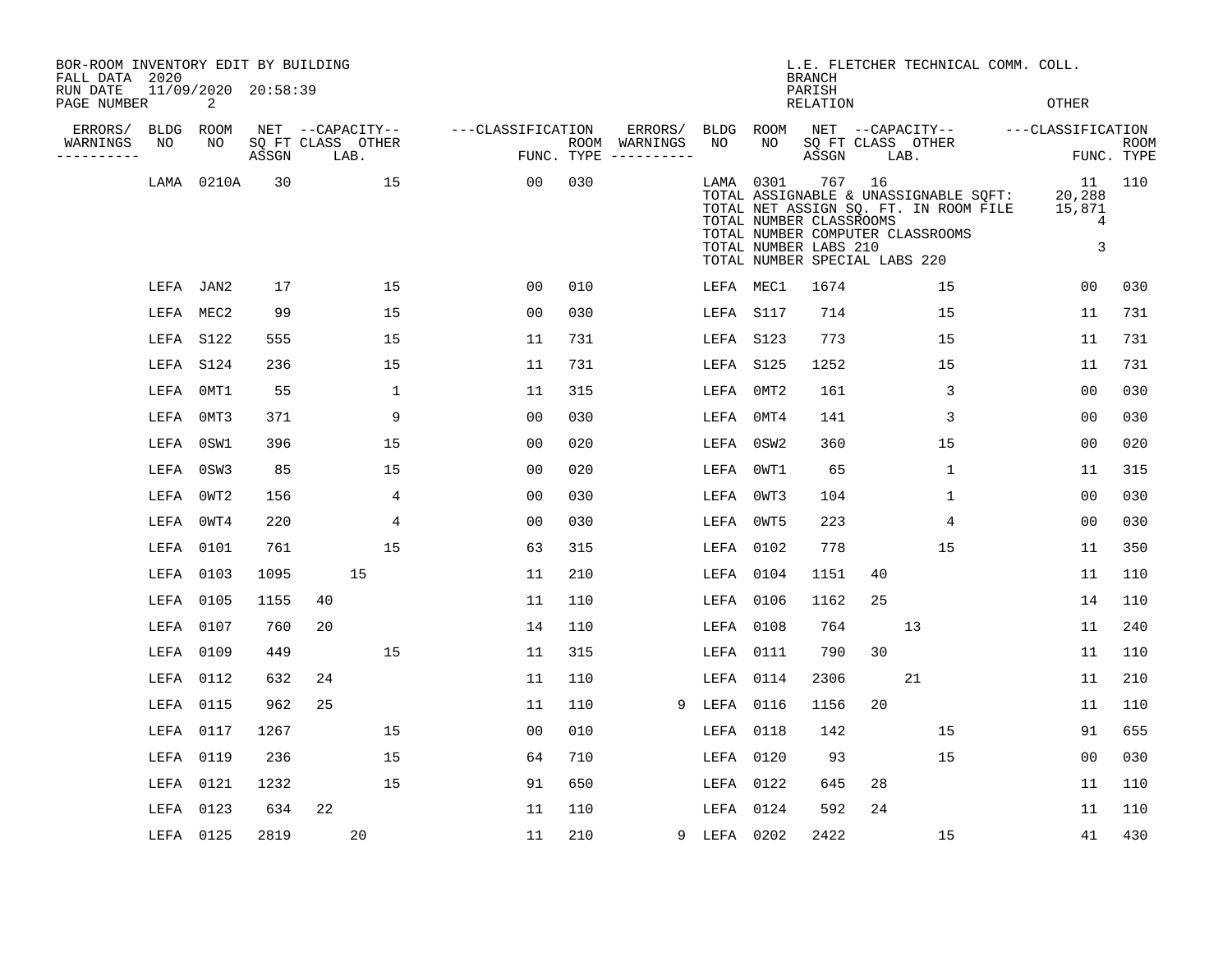| BOR-ROOM INVENTORY EDIT BY BUILDING<br>FALL DATA 2020 |             |           |                                 |                           |    |                   |                    |          |             |           | <b>BRANCH</b>      |    |                           | L.E. FLETCHER TECHNICAL COMM. COLL. |                   |                           |
|-------------------------------------------------------|-------------|-----------|---------------------------------|---------------------------|----|-------------------|--------------------|----------|-------------|-----------|--------------------|----|---------------------------|-------------------------------------|-------------------|---------------------------|
| RUN DATE<br>PAGE NUMBER                               |             | 3         | 11/09/2020 20:58:39             |                           |    |                   |                    |          |             |           | PARISH<br>RELATION |    |                           |                                     | OTHER             |                           |
| ERRORS/                                               | <b>BLDG</b> | ROOM      |                                 | NET --CAPACITY--          |    | ---CLASSIFICATION |                    | ERRORS/  | <b>BLDG</b> | ROOM      |                    |    | NET --CAPACITY--          |                                     | ---CLASSIFICATION |                           |
| WARNINGS<br>. _ _ _ _ _ _ _ _ _                       | NO          | NO        | $\operatorname{\mathsf{ASSGN}}$ | SQ FT CLASS OTHER<br>LAB. |    |                   | ROOM<br>FUNC. TYPE | WARNINGS | NO          | NO        | ASSGN              |    | SQ FT CLASS OTHER<br>LAB. |                                     |                   | <b>ROOM</b><br>FUNC. TYPE |
|                                                       | LEFA        | 0203      | 825                             | 40                        |    | 11                | 110                |          | LEFA        | 0204      | 812                | 18 |                           |                                     | 11                | 140                       |
|                                                       | LEFA        | 0205      | 812                             | 21                        |    | 11                | 140                |          | LEFA        | 0206      | 752                | 23 |                           |                                     | 11                | 140                       |
|                                                       | LEFA 0207   |           | 286                             |                           | 15 | 48                | 310                |          | LEFA 0208   |           | 152                |    | 15                        |                                     | 73                | 730                       |
|                                                       |             | LEFA 101A | 176                             |                           | 15 | 48                | 310                |          |             | LEFA 101B | 124                |    | 15                        |                                     | 48                | 310                       |
|                                                       |             | LEFA 101C | 176                             |                           | 15 | 48                | 310                |          |             | LEFA 101D | 100                |    | 15                        |                                     | 48                | 310                       |
|                                                       |             | LEFA 101E | 85                              |                           | 15 | 48                | 310                |          |             | LEFA 101F | 85                 |    | 15                        |                                     | 48                | 310                       |
|                                                       | LEFA 101G   |           | 172                             |                           | 15 | 11                | 315                |          |             | LEFA 102A | 163                |    | 15                        |                                     | 48                | 310                       |
|                                                       | LEFA 102B   |           | 150                             |                           | 15 | 11                | 315                |          |             | LEFA 102C | 55                 |    | 15                        |                                     | 00                | 030                       |
|                                                       |             | LEFA 107A | 101                             |                           | 15 | 14                | 310                |          |             | LEFA 108A | 101                |    | 15                        |                                     | 14                | 310                       |
|                                                       |             | LEFA 110A | 810                             | 26                        |    | 11                | 110                |          | LEFA 110B   |           | 1439               |    | 18                        |                                     | 11                | 210                       |
|                                                       | LEFA 110C   |           | 98                              |                           | 15 | 48                | 310                |          |             | LEFA 110D | 92                 | 15 |                           |                                     | 11                | 115                       |
|                                                       |             | LEFA 110E | 95                              | 15                        |    | 11                | 115                |          |             | LEFA 111A | 95                 | 15 |                           |                                     | 11                | 115                       |
|                                                       |             | LEFA 112A | 98                              |                           | 15 | 48                | 310                |          |             | LEFA 112B | 91                 | 15 |                           |                                     | 11                | 115                       |
|                                                       |             | LEFA 114A | 106                             |                           | 15 | 48                | 310                |          |             | LEFA 114B | 258                |    | 15                        |                                     | 11                | 215                       |
|                                                       |             | LEFA 114C | 114                             | 15                        |    | 11                | 215                |          |             | LEFA 115A | 41                 | 15 |                           |                                     | 11                | 115                       |
|                                                       |             | LEFA 116A | 120                             |                           | 15 | 48                | 310                |          |             | LEFA 116B | 326                | 15 |                           |                                     | 11                | 115                       |
|                                                       |             | LEFA 116C | 1018                            | 15                        |    | 11                | 210                |          |             | LEFA 117A | 538                |    | 15                        |                                     | 00                | 010                       |
|                                                       |             | LEFA 117B | 128                             |                           | 15 | 73                | 310                |          |             | LEFA 117C | 267                |    | 15                        |                                     | 00                | 010                       |
|                                                       |             | LEFA 122A | 104                             |                           | 15 | 48                | 310                |          |             | LEFA 122B | 230                |    | 8                         |                                     | 11                | 220                       |
|                                                       |             | LEFA 122C | 2526                            | 28                        |    | 11                | 210                |          |             | LEFA 123A | 145                |    | 15                        |                                     | 48                | 310                       |
| 9                                                     | LEFA 123B   |           | 100                             | 22                        |    | 11                | 210                |          |             | LEFA 123C | 5788               |    | 22                        |                                     | 11                | 210                       |
|                                                       |             | LEFA 124A | 113                             |                           | 15 | 48                | 310                |          |             | LEFA 124B | 117                |    | 15                        |                                     | 48                | 310                       |
|                                                       |             | LEFA 124C | 3374                            | 32                        |    | 11                | 210                |          |             | LEFA 124D | 216                |    | 20                        |                                     | 11                | 210                       |
|                                                       |             | LEFA 125A | 98                              |                           | 15 | 48                | 310                |          |             | LEFA 125B | 480                | 20 |                           |                                     | 11                | 110                       |
|                                                       |             | LEFA 125C | 208                             | 15                        |    | 11                | 210                |          | LEFA        | 201A      | 667                | 24 |                           |                                     | 11                | 110                       |
|                                                       |             | LEFA 201B | 667                             | 30                        |    | 11                | 110                |          |             | LEFA 201C | 667                | 32 |                           |                                     | 11                | 110                       |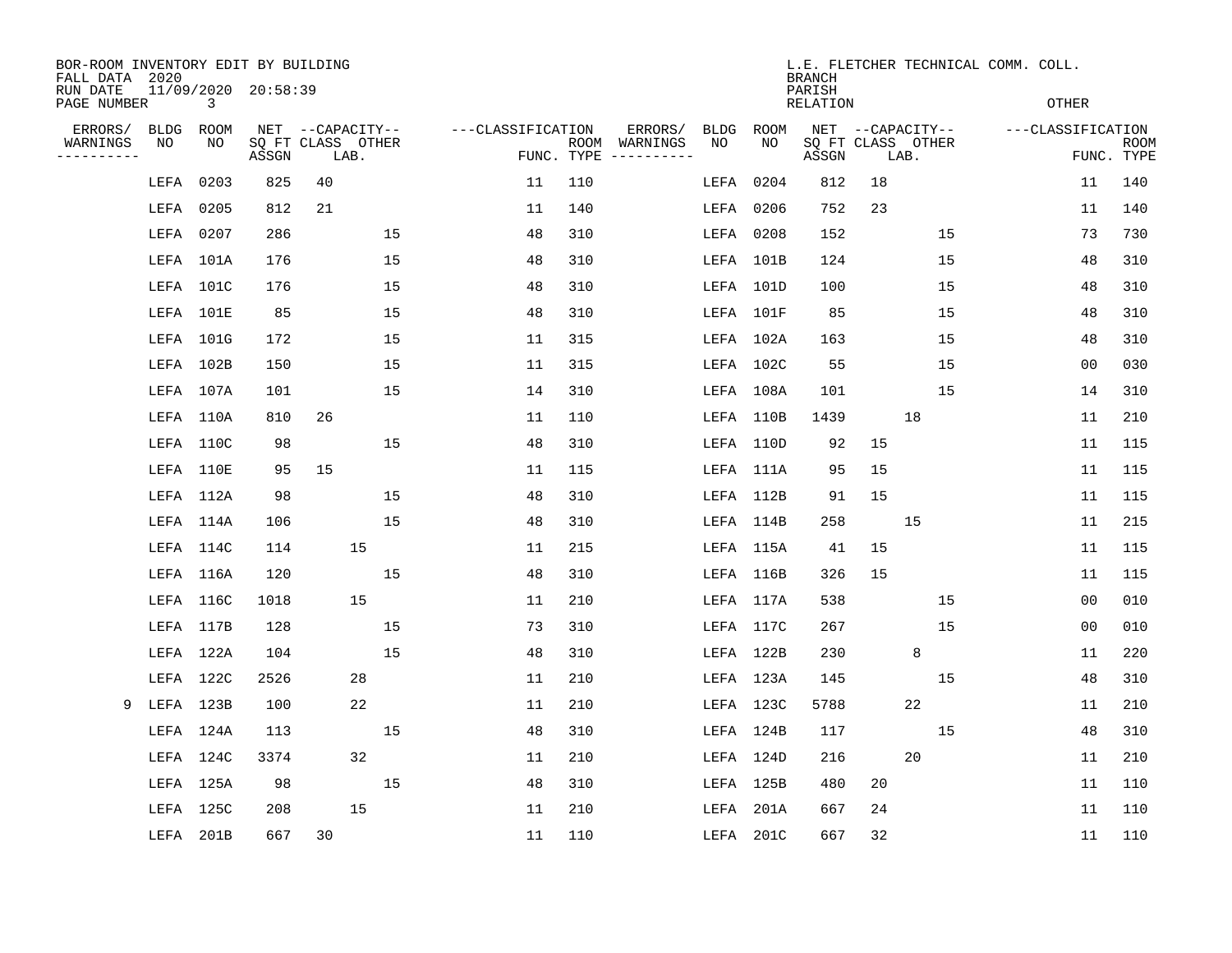| BOR-ROOM INVENTORY EDIT BY BUILDING<br>FALL DATA 2020 |           |            |                     |                           |                                    |     |                                      |           |           | <b>BRANCH</b>                                    | L.E. FLETCHER TECHNICAL COMM. COLL.                                                                                                                           |                                                                                      |                           |
|-------------------------------------------------------|-----------|------------|---------------------|---------------------------|------------------------------------|-----|--------------------------------------|-----------|-----------|--------------------------------------------------|---------------------------------------------------------------------------------------------------------------------------------------------------------------|--------------------------------------------------------------------------------------|---------------------------|
| RUN DATE<br>PAGE NUMBER                               |           | 4          | 11/09/2020 20:58:39 |                           |                                    |     |                                      |           |           | PARISH<br>RELATION                               |                                                                                                                                                               | <b>OTHER</b>                                                                         |                           |
| ERRORS/ BLDG ROOM                                     |           |            |                     |                           | NET --CAPACITY-- ---CLASSIFICATION |     | ERRORS/                              | BLDG ROOM |           |                                                  | NET --CAPACITY-- - ---CLASSIFICATION                                                                                                                          |                                                                                      |                           |
| WARNINGS<br>----------                                | NO        | NO         | ASSGN               | SQ FT CLASS OTHER<br>LAB. |                                    |     | ROOM WARNINGS<br>FUNC. TYPE $------$ | NO        | NO        | ASSGN                                            | SQ FT CLASS OTHER<br>LAB.                                                                                                                                     |                                                                                      | <b>ROOM</b><br>FUNC. TYPE |
|                                                       |           | LEFA 201D  | 96                  | 15                        | 48                                 | 310 |                                      |           | LEFA 202A | 191                                              | 15                                                                                                                                                            | 41                                                                                   | 310                       |
| 9                                                     | LEFA 202B |            | 606                 | 8                         | 41                                 | 410 |                                      |           | LEFA 202C | 92                                               | 15                                                                                                                                                            | 41                                                                                   | 731                       |
|                                                       |           | LEFA 203A  | 352                 | 15                        | 48                                 | 310 |                                      |           | LEFA 204A | 344                                              | 15                                                                                                                                                            | 48                                                                                   | 310                       |
|                                                       |           | LEFA 205A  | 344                 | 15                        | 48                                 | 310 |                                      |           | LEFA 206A | 324                                              | 15                                                                                                                                                            | 48                                                                                   | 310                       |
|                                                       |           | LEFA 207A  | 78                  | 15                        | 48                                 | 315 |                                      |           |           | LEFA A0100 10849                                 | 15                                                                                                                                                            | 0 <sub>0</sub>                                                                       | 020                       |
|                                                       |           | LEFA A0200 | 2229                | 15                        | 00                                 | 020 |                                      |           |           | TOTAL NUMBER CLASSROOMS<br>TOTAL NUMBER LABS 210 | TOTAL ASSIGNABLE & UNASSIGNABLE SQFT:<br>TOTAL NET ASSIGN SQ. FT. IN ROOM FILE<br>TOTAL NUMBER COMPUTER CLASSROOMS<br>TOTAL NUMBER SPECIAL LABS 220           | 73,526<br>54,221<br>17<br>$\overline{\phantom{a}}$<br>11<br>$\overline{\phantom{0}}$ |                           |
|                                                       |           | LEFB 0100  |                     | 2761 200<br>15            | 73                                 | 730 |                                      |           |           | TOTAL NUMBER CLASSROOMS<br>TOTAL NUMBER LABS 210 | TOTAL ASSIGNABLE & UNASSIGNABLE SQFT:<br>TOTAL NET ASSIGN SQ. FT. IN ROOM FILE<br>TOTAL NUMBER COMPUTER CLASSROOMS<br>TOTAL NUMBER SPECIAL LABS 220           | 2,761<br>2,761                                                                       |                           |
|                                                       |           | LEFC 0PB1  | 735                 | 15                        | 11                                 | 730 |                                      |           |           | TOTAL NUMBER CLASSROOMS<br>TOTAL NUMBER LABS 210 | TOTAL ASSIGNABLE & UNASSIGNABLE SQFT:<br>TOTAL NET ASSIGN SQ. FT. IN ROOM FILE<br>TOTAL NUMBER COMPUTER CLASSROOMS<br>TOTAL NUMBER SPECIAL LABS 220           | 735<br>735                                                                           |                           |
|                                                       |           | LEFD PB2A  | 735                 | 15                        | 11                                 | 730 |                                      |           | LEFD PB2B | TOTAL NUMBER CLASSROOMS<br>TOTAL NUMBER LABS 210 | 735 15<br>TOTAL ASSIGNABLE & UNASSIGNABLE SQFT:<br>TOTAL NET ASSIGN SQ. FT. IN ROOM FILE<br>TOTAL NUMBER COMPUTER CLASSROOMS<br>TOTAL NUMBER SPECIAL LABS 220 | 11<br>1,470<br>1,470                                                                 | 730                       |
|                                                       |           | SCH1 A102  | 104                 | 15                        | 00                                 | 030 |                                      |           | SCH1 A154 | 84                                               | 15                                                                                                                                                            | 00                                                                                   | 030                       |
|                                                       |           | SCH1 A155  | 91                  | 15                        | 63                                 | 310 |                                      |           | SCH1 A206 | 56                                               | 15                                                                                                                                                            | 00                                                                                   | 010                       |
|                                                       |           | SCH1 A252  | 88                  | 15                        | 00                                 | 030 |                                      |           | SCH1 MWT1 | 56                                               | 1                                                                                                                                                             | 11                                                                                   | 315                       |
|                                                       |           | SCH1 MWT2  | 56                  | 1                         | 11                                 | 315 |                                      |           | SCH1 0MT1 | 224                                              | $\overline{4}$                                                                                                                                                | 00                                                                                   | 030                       |
|                                                       |           | SCH1 0MT2  | 224                 | 4                         | 00                                 | 030 |                                      |           | SCH1 0MT3 | 56                                               | 1                                                                                                                                                             | 11                                                                                   | 315                       |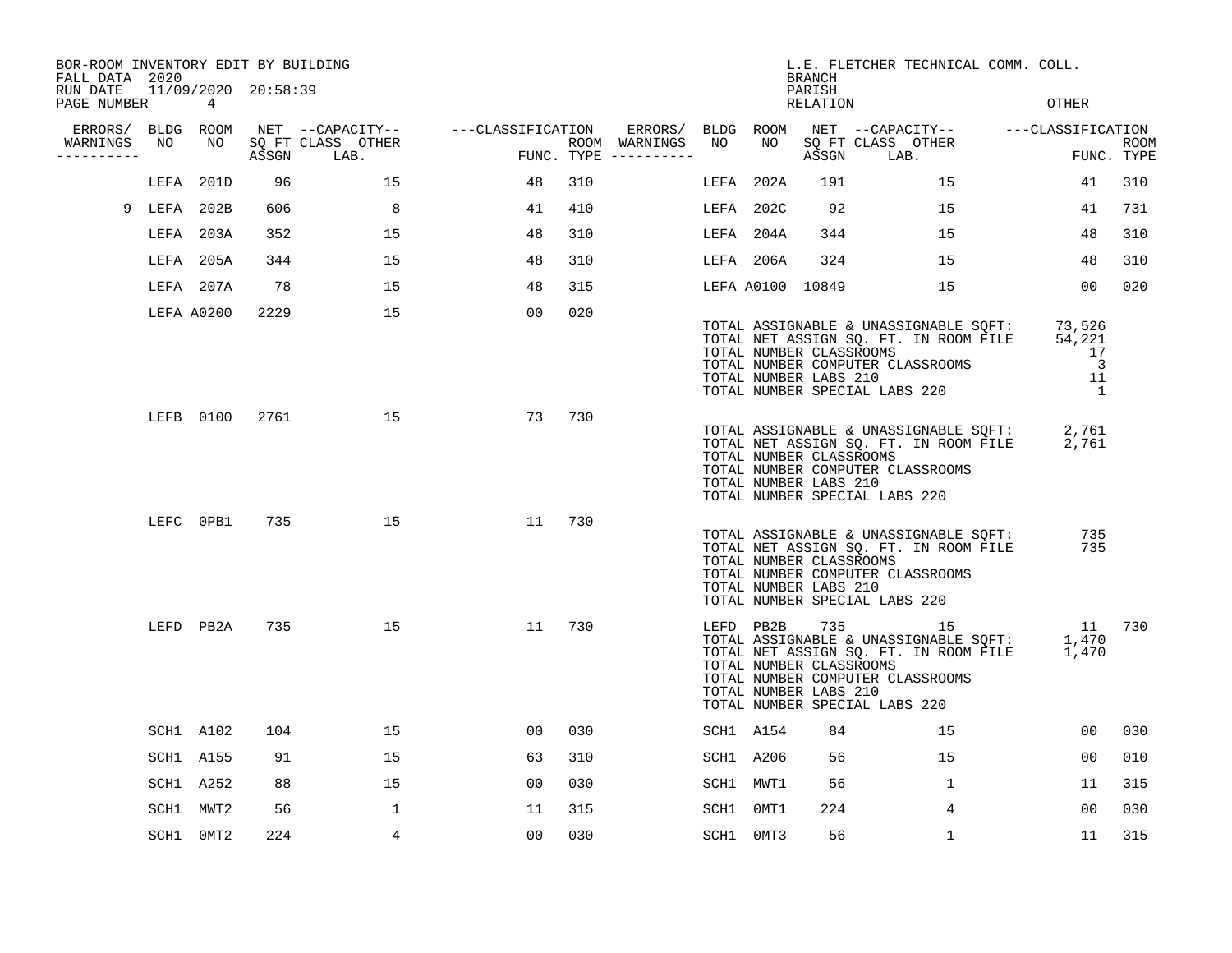| BOR-ROOM INVENTORY EDIT BY BUILDING<br>FALL DATA 2020 |             |           |                     |                           |                     |                    |                         |             |      | <b>BRANCH</b>      |                           | L.E. FLETCHER TECHNICAL COMM. COLL. |                           |
|-------------------------------------------------------|-------------|-----------|---------------------|---------------------------|---------------------|--------------------|-------------------------|-------------|------|--------------------|---------------------------|-------------------------------------|---------------------------|
| RUN DATE<br>PAGE NUMBER                               |             | 5         | 11/09/2020 20:58:39 |                           |                     |                    |                         |             |      | PARISH<br>RELATION |                           | <b>OTHER</b>                        |                           |
| ERRORS/                                               | <b>BLDG</b> | ROOM      |                     | NET --CAPACITY--          | ---CLASSIFICATION   |                    | ERRORS/                 | <b>BLDG</b> | ROOM |                    | NET --CAPACITY--          | ---CLASSIFICATION                   |                           |
| WARNINGS<br>---------                                 | NO          | NO        | ASSGN               | SQ FT CLASS OTHER<br>LAB. |                     | ROOM<br>FUNC. TYPE | WARNINGS<br>----------- | NO          | NO   | ASSGN              | SQ FT CLASS OTHER<br>LAB. |                                     | <b>ROOM</b><br>FUNC. TYPE |
|                                                       | SCH1        | 0MT4      | 56                  |                           | 1<br>11             | 315                |                         | SCH1        | 0MT5 | 224                | 4                         | 0 <sub>0</sub>                      | 030                       |
|                                                       | SCH1        | 0MT6      | 224                 |                           | 4<br>00             | 030                |                         | SCH1        | 0MT7 | 56                 | 1                         | 11                                  | 315                       |
|                                                       | SCH1        | 0MT8      | 56                  |                           | 1<br>11             | 315                |                         | SCH1        | 0MT9 | 56                 | $\mathbf 1$               | 11                                  | 315                       |
|                                                       | SCH1        | 0SW1      | 352                 | 15                        | 00                  | 020                |                         | SCH1        | 0SW2 | 352                | 15                        | 00                                  | 020                       |
|                                                       | SCH1        | 0SW3      | 352                 | 15                        | 00                  | 020                |                         | SCH1        | OWT1 | 224                | 4                         | 00                                  | 030                       |
|                                                       | SCH1        | 0WT2      | 224                 |                           | 0 <sub>0</sub><br>4 | 030                |                         | SCH1        | OWT3 | 56                 | 1                         | 11                                  | 315                       |
|                                                       | SCH1        | OWT4      | 56                  |                           | 1<br>11             | 315                |                         | SCH1        | 0WT5 | 224                | 4                         | 0 <sub>0</sub>                      | 030                       |
|                                                       | SCH1        | 0WT6      | 224                 |                           | 0 <sub>0</sub><br>4 | 030                |                         | SCH1        | 0WT7 | 56                 | $\mathbf 1$               | 11                                  | 315                       |
|                                                       | SCH1        | OWT8      | 56                  |                           | 1<br>11             | 315                |                         | SCH1        | OWT9 | 56                 | 1                         | 11                                  | 315                       |
|                                                       | SCH1        | 0100      | 505                 | 15                        | 51                  | 315                |                         | SCH1        | 0101 | 696                | 28                        | 11                                  | 140                       |
|                                                       | SCH1        | 0102      | 696                 | 25                        | 11                  | 140                |                         | SCH1        | 0103 | 348                | 15                        | 0 <sub>0</sub>                      | 030                       |
|                                                       | SCH1        | 0104      | 900                 | 32                        | 12                  | 210                |                         | SCH1        | 0106 | 667                | 15                        | 44                                  | 240                       |
|                                                       | SCH1        | 0107      | 162                 | 15                        | 54                  | 310                |                         | SCH1        | 0108 | 162                | 15                        | 54                                  | 310                       |
|                                                       | SCH1        | 0109      | 192                 | 15                        | 73                  | 730                |                         | SCH1 0110   |      | 129                | 15                        | 00                                  | 010                       |
|                                                       | SCH1        | 0111      | 667                 | 35                        | 12                  | 110                |                         | SCH1        | 0112 | 696                | 32                        | 11                                  | 110                       |
|                                                       | SCH1        | 0113      | 132                 | 15                        | 64                  | 310                |                         | SCH1        | 0114 | 216                | 15                        | 64                                  | 310                       |
|                                                       | SCH1        | 0115      | 378                 | 15                        | 63                  | 315                |                         | SCH1        | 0116 | 1496               | 36                        | 11                                  | 210                       |
|                                                       | SCH1        | 0117      | 110                 | 15                        | 48                  | 310                |                         | SCH1        | 0118 | 110                | 15                        | 48                                  | 310                       |
|                                                       | SCH1        | 0119      | 198                 | 15                        | 31                  | 310                |                         | SCH1        | 0120 | 1023               | 32                        | 11                                  | 140                       |
|                                                       | SCH1        | 0121      | 1023                | 35                        | 11                  | 140                |                         | SCH1        | 0122 | 1044               | 48                        | 11                                  | 110                       |
|                                                       | SCH1        | 0123      | 667                 | 36                        | 11                  | 110                |                         | SCH1 0124   |      | 348                | 15                        | 0 <sub>0</sub>                      | 030                       |
|                                                       | SCH1        | 0125      | 620                 | 22                        | 14                  | 410                |                         | SCH1        | 0126 | 667                | 15                        | 14                                  | 410                       |
| 9                                                     | SCH1        | 0127      | 885                 | 15                        | 14                  | 410                |                         | SCH1        | 0128 | 4321               | 15                        | 41                                  | 420                       |
|                                                       | SCH1        | 0129      | 900                 | 15                        | 12                  | 210                |                         | SCH1        | 0130 | 130                | 15                        | 91                                  | 665                       |
|                                                       | SCH1        | 0131      | 696                 | 25                        | 11                  | 140                |                         | SCH1        | 0132 | 696                | 15                        | 91                                  | 660                       |
|                                                       |             | SCH1 0133 | 731                 | 15                        | 91                  | 630                |                         | SCH1 0134   |      | 2548               | 15                        | 91                                  | 650                       |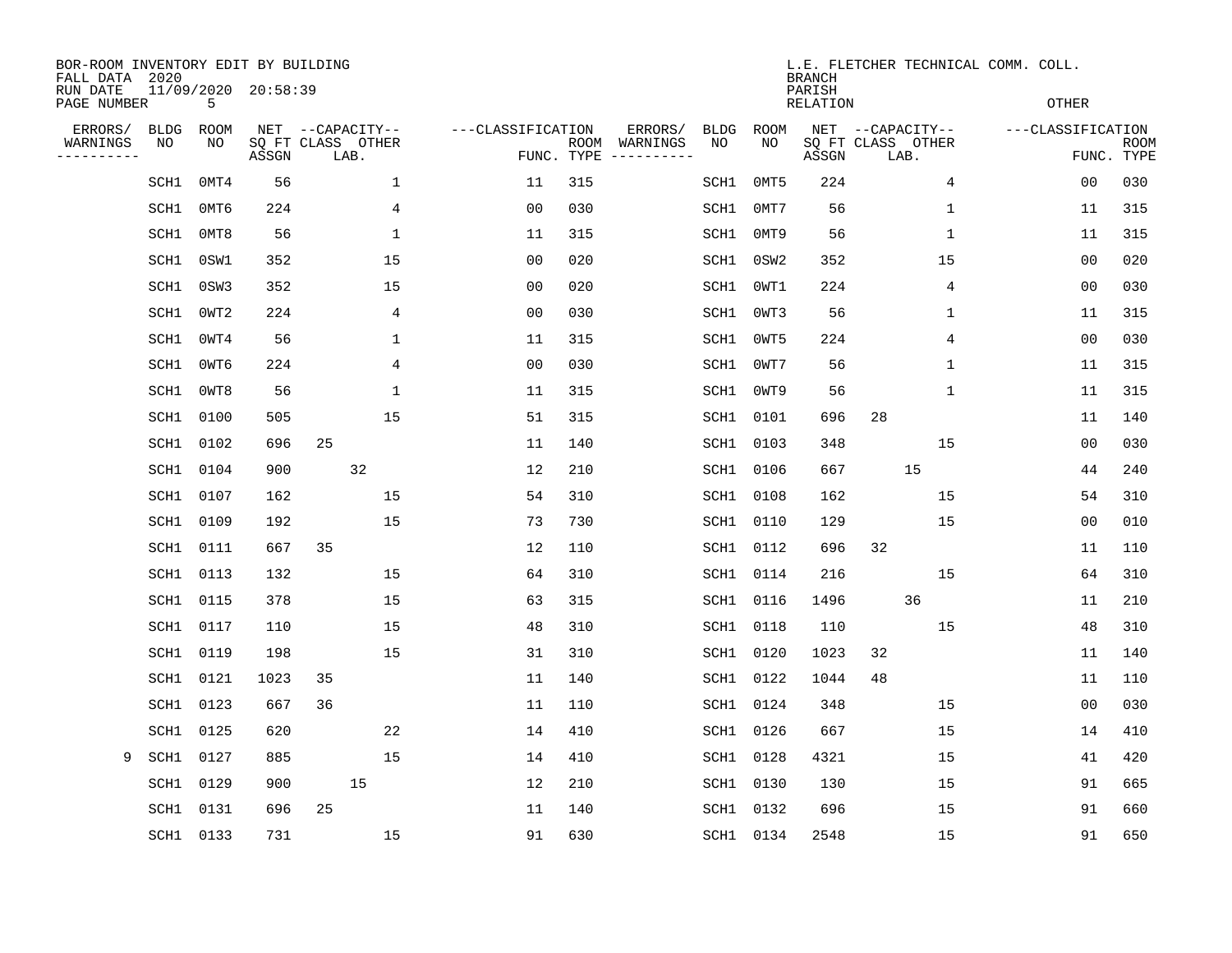| BOR-ROOM INVENTORY EDIT BY BUILDING<br>FALL DATA 2020 |                  |           |                     |                           |    |                   |                    |                         |             |           | <b>BRANCH</b>             |    |                           | L.E. FLETCHER TECHNICAL COMM. COLL. |                           |
|-------------------------------------------------------|------------------|-----------|---------------------|---------------------------|----|-------------------|--------------------|-------------------------|-------------|-----------|---------------------------|----|---------------------------|-------------------------------------|---------------------------|
| RUN DATE<br>PAGE NUMBER                               |                  | 6         | 11/09/2020 20:58:39 |                           |    |                   |                    |                         |             |           | PARISH<br><b>RELATION</b> |    |                           | <b>OTHER</b>                        |                           |
| ERRORS/                                               | <b>BLDG</b>      | ROOM      |                     | NET --CAPACITY--          |    | ---CLASSIFICATION |                    | ERRORS/                 | <b>BLDG</b> | ROOM      |                           |    | NET --CAPACITY--          | ---CLASSIFICATION                   |                           |
| WARNINGS<br>----------                                | ΝO               | NO        | ASSGN               | SQ FT CLASS OTHER<br>LAB. |    |                   | ROOM<br>FUNC. TYPE | WARNINGS<br>----------- | NO          | NO        | ASSGN                     |    | SQ FT CLASS OTHER<br>LAB. |                                     | <b>ROOM</b><br>FUNC. TYPE |
|                                                       | SCH1             | 0200      | 240                 |                           | 15 | 63                | 315                |                         | SCH1        | 0201      | 780                       | 40 |                           | 11                                  | 110                       |
|                                                       | SCH1             | 0202      | 667                 | 32                        |    | 11                | 110                |                         | SCH1        | 0203      | 1073                      | 33 |                           | 11                                  | 140                       |
|                                                       | SCH1             | 0204      | 180                 |                           | 15 | 63                | 750                |                         | SCH1        | 0205      | 30                        |    | 15                        | 48                                  | 731                       |
|                                                       | SCH1             | 0206      | 285                 |                           | 15 | 63                | 315                |                         |             | SCH1 0207 | 696                       | 15 |                           | 12                                  | 110                       |
|                                                       | SCH1             | 0208      | 132                 |                           | 15 | 73                | 730                |                         |             | SCH1 0209 | 363                       |    | 15                        | 46                                  | 315                       |
|                                                       | SCH1             | 0210      | 130                 |                           | 15 | 45                | 310                |                         |             | SCH1 0212 | 130                       |    | 15                        | 45                                  | 310                       |
|                                                       | SCH1             | 0213      | 1350                |                           | 54 | 11                | 210                |                         |             | SCH1 0214 | 1023                      |    | 24                        | 11                                  | 210                       |
|                                                       | SCH1             | 0215      | 144                 |                           | 15 | 48                | 310                |                         |             | SCH1 0216 | 132                       |    | 15                        | 48                                  | 310                       |
|                                                       | SCH1             | 0217      | 1350                | 48                        |    | 11                | 210                |                         | SCH1        | 0218      | 899                       |    | 15                        | 11                                  | 210                       |
|                                                       | SCH1             | 0219      | 874                 | 44                        |    | 11                | 110                |                         |             | SCH1 0220 | 874                       | 44 |                           | 11                                  | 110                       |
|                                                       | SCH1             | 0221      | 775                 | 36                        |    | 11                | 110                |                         | SCH1        | 0222      | 696                       | 24 |                           | 11                                  | 110                       |
|                                                       | SCH1             | 0223      | 868                 | 46                        |    | 11                | 110                |                         |             | SCH1 0224 | 693                       | 25 |                           | 11                                  | 110                       |
|                                                       | SCH1             | 0225      | 660                 | 32                        |    | 11                | 110                |                         | SCH1        | 0226      | 598                       |    | 15                        | 31                                  | 350                       |
|                                                       | SCH1             | 0227      | 1116                | 38                        |    | 11                | 140                |                         | SCH1        | 0228      | 744                       | 36 |                           | 11                                  | 110                       |
|                                                       | SCH1             | 0229      | 990                 | 36                        |    | 11                | 140                |                         | SCH1        | 0230      | 667                       | 32 |                           | 11                                  | 110                       |
|                                                       | SCH1             | 0231      | 1073                | 33                        |    | 11                | 140                |                         | SCH1        | 0232      | 667                       | 30 |                           | 11                                  | 110                       |
|                                                       | SCH1             | 0233      | 168                 |                           | 15 | 73                | 730                |                         | SCH1        | 0234      | 150                       |    | 15                        | 52                                  | 310                       |
|                                                       | SCH1             | 0300      | 88                  |                           | 15 | 00                | 020                |                         | SCH1        | 0301      | 1323                      |    | 15                        | 0 <sub>0</sub>                      | 030                       |
|                                                       | SCH1             | 0302      | 264                 |                           | 15 | 0 <sub>0</sub>    | 030                |                         | SCH1        | 0303      | 1073                      |    | 15                        | 0 <sub>0</sub>                      | 030                       |
|                                                       | SCH1             | 100A      | 99                  |                           | 15 | 55                | 310                |                         |             | SCH1 100B | 132                       |    | 15                        | 55                                  | 310                       |
|                                                       | SCH1             | 100C      | 99                  |                           | 15 | 56                | 310                |                         |             | SCH1 100D | 108                       |    | 15                        | 55                                  | 310                       |
|                                                       | <b>SCH1 100E</b> |           | 99                  |                           | 15 | 56                | 310                |                         |             | SCH1 100F | 84                        |    | 15                        | 55                                  | 310                       |
|                                                       | SCH1             | 100G      | 99                  |                           | 15 | 56                | 310                |                         |             | SCH1 100H | 120                       |    | 15                        | 56                                  | 315                       |
|                                                       | SCH1 100I        |           | 99                  |                           | 15 | 12                | 310                |                         |             | SCH1 100J | 132                       |    | 15                        | 55                                  | 315                       |
|                                                       | SCH1 100K        |           | 99                  |                           | 15 | 12                | 310                |                         |             | SCH1 100L | 704                       |    | 15                        | 12                                  | 314                       |
|                                                       |                  | SCH1 105A | 140                 |                           | 15 | 62                | 313                |                         |             | SCH1 105B | 156                       |    | 15                        | 62                                  | 315                       |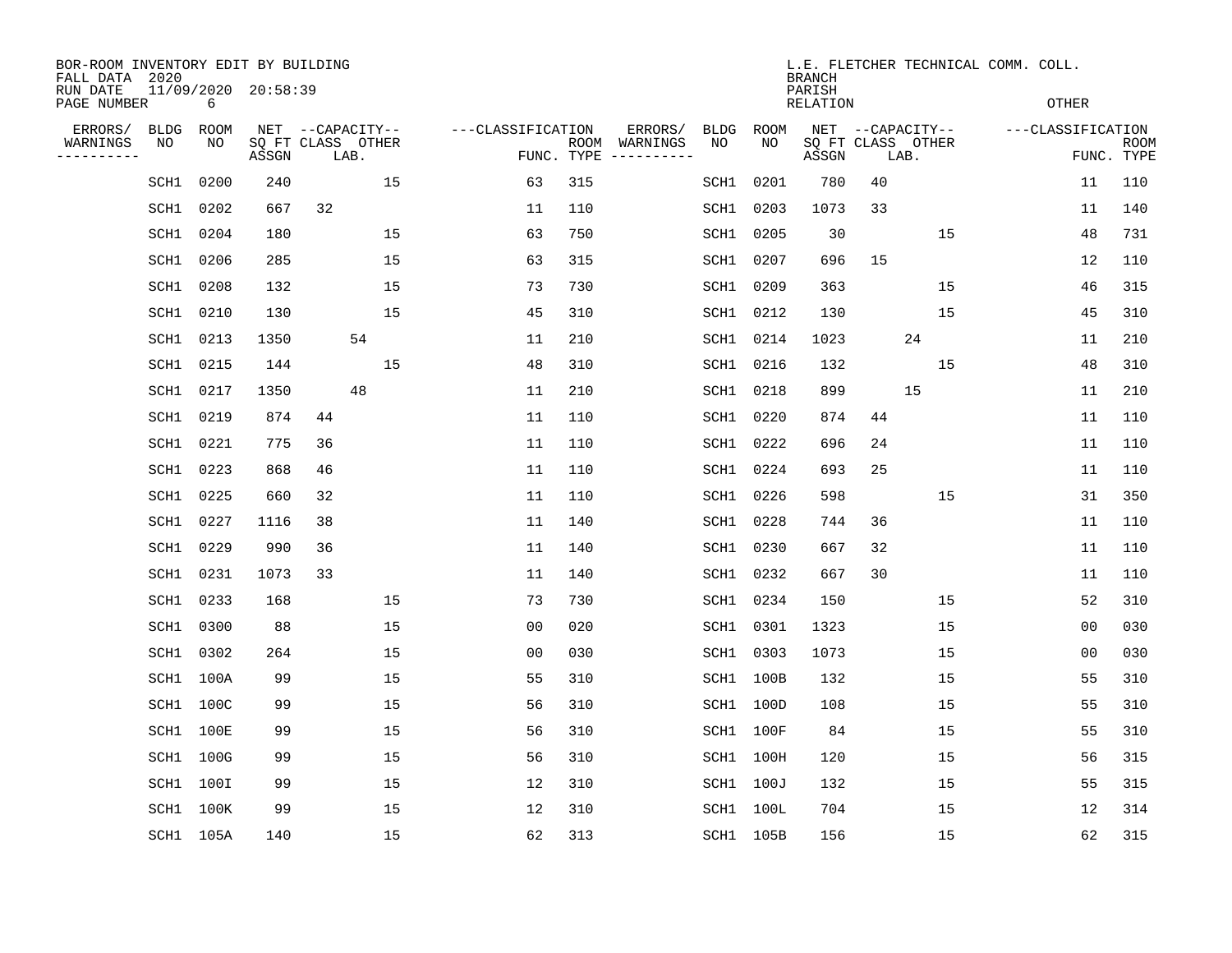| BOR-ROOM INVENTORY EDIT BY BUILDING<br>FALL DATA 2020 |      |           |                     |                           |                   |                    |                         |      |           | <b>BRANCH</b>             | L.E. FLETCHER TECHNICAL COMM. COLL. |                   |                           |
|-------------------------------------------------------|------|-----------|---------------------|---------------------------|-------------------|--------------------|-------------------------|------|-----------|---------------------------|-------------------------------------|-------------------|---------------------------|
| RUN DATE<br>PAGE NUMBER                               |      | 7         | 11/09/2020 20:58:39 |                           |                   |                    |                         |      |           | PARISH<br><b>RELATION</b> |                                     | <b>OTHER</b>      |                           |
| ERRORS/                                               | BLDG | ROOM      |                     | NET --CAPACITY--          | ---CLASSIFICATION |                    | ERRORS/                 | BLDG | ROOM      |                           | NET --CAPACITY--                    | ---CLASSIFICATION |                           |
| WARNINGS<br>----------                                | ΝO   | NO        | ASSGN               | SQ FT CLASS OTHER<br>LAB. |                   | ROOM<br>FUNC. TYPE | WARNINGS<br>----------- | NO   | NO        | ASSGN                     | SQ FT CLASS OTHER<br>LAB.           |                   | <b>ROOM</b><br>FUNC. TYPE |
|                                                       | SCH1 | 105C      | 121                 | 15                        | 62                | 310                |                         |      | SCH1 105D | 176                       | 15                                  | 62                | 310                       |
|                                                       |      | SCH1 105E | 176                 | 15                        | 62                | 310                |                         |      | SCH1 105F | 110                       | 15                                  | 62                | 310                       |
|                                                       |      | SCH1 105G | 312                 | 15                        | 62                | 350                |                         |      | SCH1 105H | 168                       | 15                                  | 62                | 731                       |
|                                                       |      | SCH1 105I | 132                 | 15                        | 62                | 315                |                         |      | SCH1 105J | 143                       | 15                                  | 62                | 310                       |
|                                                       |      | SCH1 105K | 132                 | 15                        | 62                | 310                |                         |      | SCH1 105L | 396                       | 15                                  | 62                | 750                       |
|                                                       |      | SCH1 105M | 120                 | 15                        | 62                | 315                |                         |      | SCH1 109A | 156                       | 15                                  | 0 <sub>0</sub>    | 030                       |
|                                                       |      | SCH1 114A | 150                 | 15                        | 64                | 315                |                         |      | SCH1 114B | 150                       | 15                                  | 64                | 710                       |
|                                                       |      | SCH1 114C | 150                 | 15                        | 64                | 731                |                         |      | SCH1 116A | 405                       | 15                                  | 11                | 215                       |
|                                                       |      | SCH1 116B | 72                  | 15                        | 11                | 215                |                         |      | SCH1 127A | 132                       | 15                                  | 14                | 310                       |
|                                                       |      | SCH1 127B | 132                 | 15                        | 14                | 310                |                         |      | SCH1 127C | 132                       | 15                                  | 14                | 310                       |
|                                                       |      | SCH1 128A | 126                 | 15                        | 41                | 410                |                         |      | SCH1 128B | 124                       | 15                                  | 41                | 410                       |
|                                                       |      | SCH1 128C | 127                 | 15                        | 41                | 410                |                         |      | SCH1 128D | 631                       | 15                                  | 41                | 410                       |
|                                                       |      | SCH1 128E | 160                 | 15                        | 41                | 310                |                         |      | SCH1 128F | 160                       | 15                                  | 41                | 310                       |
|                                                       |      | SCH1 128G | 160                 | 15                        | 41                | 310                |                         |      | SCH1 128H | 298                       | 15                                  | 41                | 440                       |
|                                                       | SCH1 | 128I      | 209                 | 15                        | 41                | 731                |                         | SCH1 | 200A      | 60                        | 15                                  | 63                | 731                       |
|                                                       | SCH1 | 200B      | 176                 | 15                        | 63                | 315                |                         | SCH1 | 200C      | 120                       | 15                                  | 63                | 310                       |
|                                                       | SCH1 | 200D      | 204                 | 15                        | 63                | 310                |                         | SCH1 | 200E      | 204                       | 15                                  | 61                | 310                       |
|                                                       | SCH1 | 200F      | 120                 | 15                        | 65                | 310                |                         | SCH1 | 200G      | 108                       | 15                                  | 65                | 310                       |
|                                                       | SCH1 | 200H      | 120                 | 15                        | 63                | 310                |                         | SCH1 | 200I      | 144                       | 15                                  | 63                | 310                       |
|                                                       | SCH1 | 200J      | 108                 | 15                        | 63                | 310                |                         | SCH1 | 200K      | 276                       | 15                                  | 61                | 310                       |
|                                                       | SCH1 | 200L      | 192                 | 15                        | 63                | 350                |                         | SCH1 | 200M      | 54                        | 15                                  | 63                | 315                       |
|                                                       | SCH1 | 200N      | 36                  | 15                        | 63                | 355                |                         | SCH1 | 205A      | 120                       | 15                                  | 48                | 310                       |
|                                                       | SCH1 | 205B      | 120                 | 15                        | 48                | 310                |                         | SCH1 | 205C      | 120                       | 15                                  | 48                | 310                       |
|                                                       | SCH1 | 205D      | 120                 | 15                        | 48                | 310                |                         | SCH1 | 205E      | 120                       | 15                                  | 48                | 310                       |
|                                                       | SCH1 | 205F      | 108                 | 15                        | 48                | 310                |                         | SCH1 | 205G      | 168                       | 15                                  | 48                | 310                       |
|                                                       |      | SCH1 205H | 108                 | 15                        | 48                | 310                |                         |      | SCH1 205I | 108                       | 15                                  | 48                | 310                       |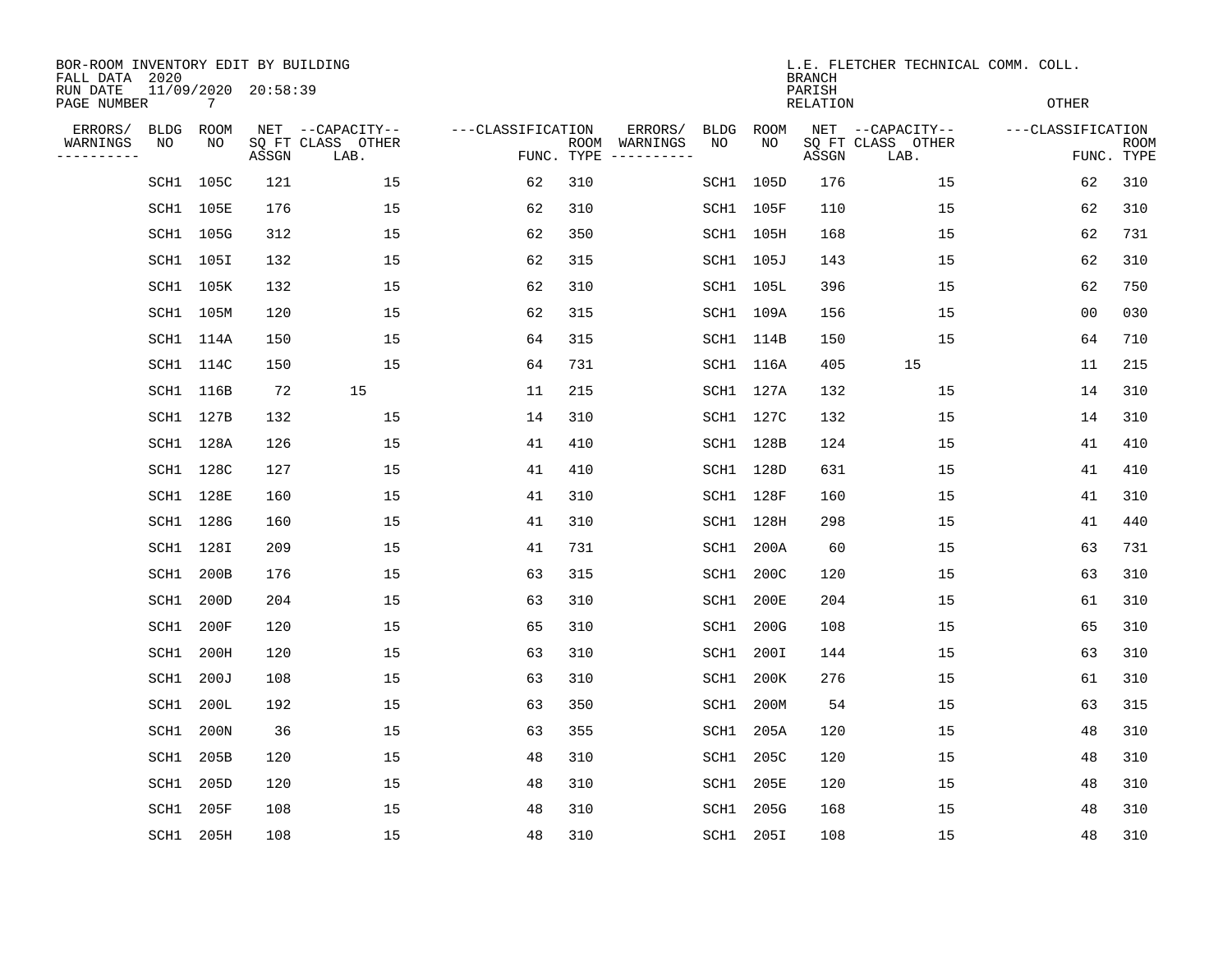| BOR-ROOM INVENTORY EDIT BY BUILDING<br>FALL DATA 2020 |                  |                  |                     |                           |                   |     |                                      |                  |                  | <b>BRANCH</b>                                    | L.E. FLETCHER TECHNICAL COMM. COLL.                                                                                                                 |                                               |                           |
|-------------------------------------------------------|------------------|------------------|---------------------|---------------------------|-------------------|-----|--------------------------------------|------------------|------------------|--------------------------------------------------|-----------------------------------------------------------------------------------------------------------------------------------------------------|-----------------------------------------------|---------------------------|
| RUN DATE<br>PAGE NUMBER                               |                  | 8                | 11/09/2020 20:58:39 |                           |                   |     |                                      |                  |                  | PARISH<br>RELATION                               |                                                                                                                                                     | OTHER                                         |                           |
| ERRORS/                                               | BLDG             | ROOM             |                     | NET --CAPACITY--          | ---CLASSIFICATION |     | ERRORS/                              |                  | BLDG ROOM        |                                                  | NET --CAPACITY--                                                                                                                                    | ---CLASSIFICATION                             |                           |
| WARNINGS<br>NO<br>----------                          |                  | NO               | ASSGN               | SQ FT CLASS OTHER<br>LAB. |                   |     | ROOM WARNINGS<br>FUNC. TYPE $------$ | NO               | NO.              | ASSGN                                            | SQ FT CLASS OTHER<br>LAB.                                                                                                                           |                                               | <b>ROOM</b><br>FUNC. TYPE |
|                                                       | SCH1             | 205J             | 120                 | 15                        | 48                | 310 |                                      | SCH1             | 205K             | 108                                              | 15                                                                                                                                                  | 48                                            | 310                       |
|                                                       | SCH1             | 205L             | 108                 | 15                        | 48                | 310 |                                      | SCH1             | 205M             | 108                                              | 15                                                                                                                                                  | 48                                            | 310                       |
|                                                       | SCH1             | 205N             | 120                 | 15                        | 48                | 310 |                                      | SCH1             | 2050             | 120                                              | 15                                                                                                                                                  | 48                                            | 310                       |
|                                                       | SCH1             | 205P             | 108                 | 15                        | 48                | 310 |                                      | SCH1             | 205Q             | 108                                              | 15                                                                                                                                                  | 48                                            | 310                       |
|                                                       | SCH1             | 205R             | 108                 | 15                        | 48                | 310 |                                      |                  | SCH1 205S        | 108                                              | 15                                                                                                                                                  | 48                                            | 310                       |
|                                                       | SCH1             | 205T             | 108                 | 15                        | 48                | 310 |                                      |                  | SCH1 205U        | 204                                              | 15                                                                                                                                                  | 48                                            | 310                       |
|                                                       | SCH1             | 205V             | 168                 | 15                        | 48                | 315 |                                      | SCH1             | 205W             | 108                                              | 15                                                                                                                                                  | 48                                            | 310                       |
|                                                       | SCH1             | 205X             | 108                 | 15                        | 48                | 310 |                                      |                  | SCH1 205Y        | 144                                              | 15                                                                                                                                                  | 48                                            | 310                       |
|                                                       | SCH1             | 205Z             | 252                 | 15                        | 48                | 350 |                                      | SCH1             | 208A             | 120                                              | 15                                                                                                                                                  | 64                                            | 710                       |
|                                                       | SCH1             | 209A             | 170                 | 15                        | 46                | 310 |                                      |                  | SCH1 209B        | 170                                              | 15                                                                                                                                                  | 46                                            | 310                       |
|                                                       | SCH1 213A        |                  | 130                 | 15                        | 11                | 215 |                                      |                  | SCH1 214A        | 99                                               | 15                                                                                                                                                  | 11                                            | 731                       |
|                                                       | SCH1 217A        |                  | 169                 | 15                        | 11                | 215 |                                      |                  | SCH1 218A        | 99                                               | 15                                                                                                                                                  | 11                                            | 731                       |
|                                                       | SCH1 233A        |                  | 140                 | 15                        | 64                | 710 |                                      |                  | SCH1 A0100 18826 |                                                  | 15                                                                                                                                                  | 00                                            | 020                       |
|                                                       |                  |                  | SCH1 A0200 13630    | 15                        | 0 <sub>0</sub>    | 020 |                                      |                  |                  | TOTAL NUMBER CLASSROOMS<br>TOTAL NUMBER LABS 210 | TOTAL ASSIGNABLE & UNASSIGNABLE SQFT:<br>TOTAL NET ASSIGN SQ. FT. IN ROOM FILE<br>TOTAL NUMBER COMPUTER CLASSROOMS<br>TOTAL NUMBER SPECIAL LABS 220 | 99,072<br>59,707<br>17<br>9<br>$\overline{7}$ |                           |
|                                                       | SCH2             | DAT1             | 82                  | 15                        | 64                | 710 |                                      |                  | SCH2 DAT2        | 92                                               | 15                                                                                                                                                  | 64                                            | 710                       |
|                                                       | SCH2             | ELC1             | 108                 | 15                        | 00                | 030 |                                      |                  | SCH2 ELC2        | 102                                              | 15                                                                                                                                                  | 00                                            | 030                       |
|                                                       | SCH2             | LOUN             | 198                 | 15                        | 91                | 650 |                                      | SCH2             | MEC1             | 456                                              | 15                                                                                                                                                  | 00                                            | 030                       |
|                                                       | SCH2             | MEC <sub>2</sub> | 59                  | 15                        | 0 <sub>0</sub>    | 030 |                                      |                  | SCH2 MEC3        | 163                                              | 15                                                                                                                                                  | 00                                            | 030                       |
|                                                       | SCH2             | STO1             | 87                  | 15                        | 12                | 731 |                                      | SCH2             | STO2             | 41                                               | 15                                                                                                                                                  | 00                                            | 010                       |
|                                                       | SCH2             | STO3             | 62                  | 15                        | 12                | 731 |                                      | SCH <sub>2</sub> | STO4             | 51                                               | 15                                                                                                                                                  | 0 <sub>0</sub>                                | 010                       |
|                                                       | SCH <sub>2</sub> | 0MT1             | 250                 | 4                         | 00                | 030 |                                      | SCH <sub>2</sub> | 0MT2             | 176                                              | 1                                                                                                                                                   | 0 <sub>0</sub>                                | 030                       |
|                                                       | SCH <sub>2</sub> | OMT3             | 253                 | 4                         | 00                | 030 |                                      | SCH2             | 0SW1             | 356                                              | 15                                                                                                                                                  | 00                                            | 020                       |
|                                                       | SCH2             | 0SW2             | 447                 | 15                        | 00                | 020 |                                      | SCH2             | OWT1             | 281                                              | 4                                                                                                                                                   | 0 <sub>0</sub>                                | 030                       |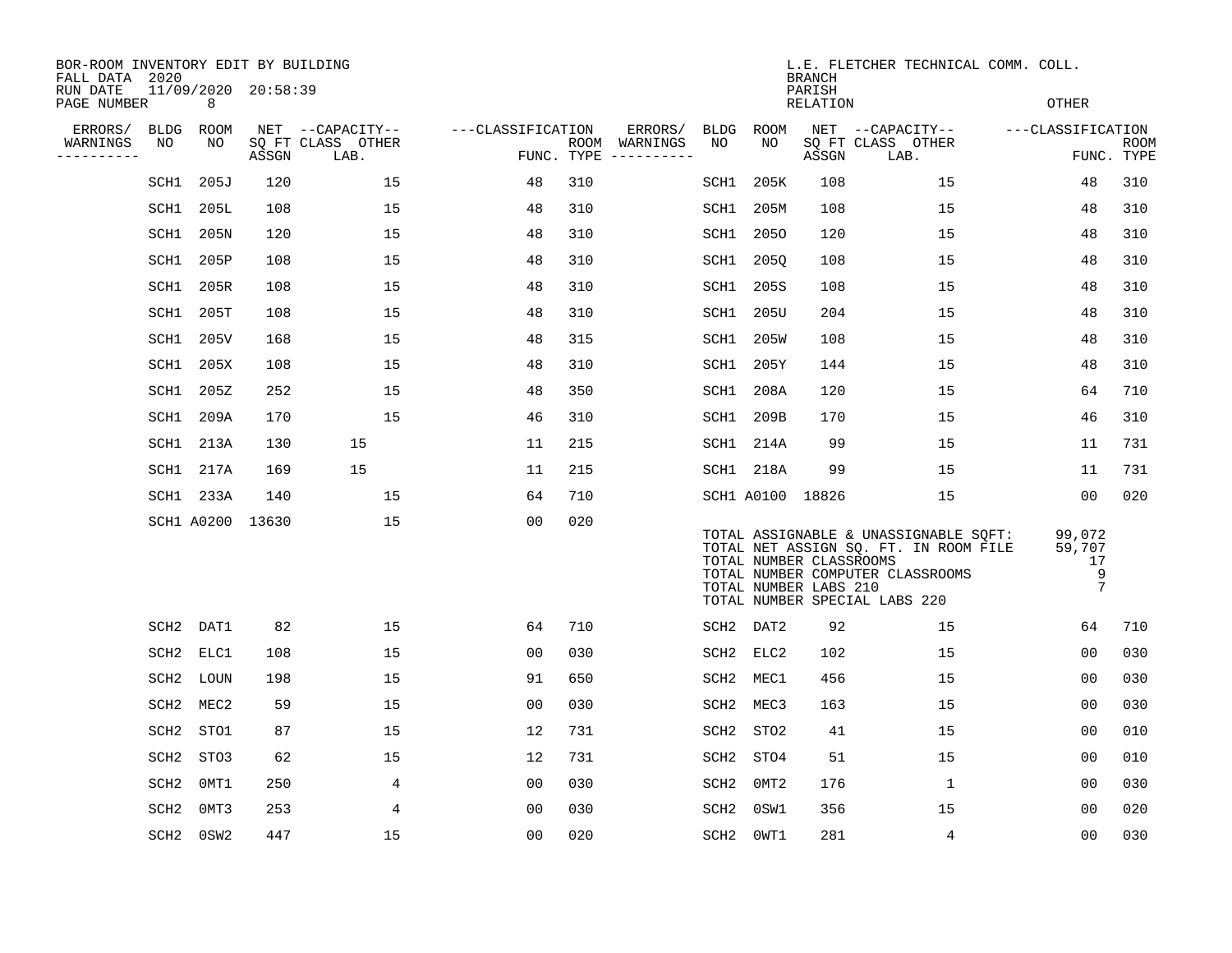| BOR-ROOM INVENTORY EDIT BY BUILDING<br>FALL DATA 2020 |                  |                          |       |      |                   |                                    |     |                                      |                  |            | <b>BRANCH</b>                                                                             |      |                                        | L.E. FLETCHER TECHNICAL COMM. COLL.                                            |                                                               |                    |
|-------------------------------------------------------|------------------|--------------------------|-------|------|-------------------|------------------------------------|-----|--------------------------------------|------------------|------------|-------------------------------------------------------------------------------------------|------|----------------------------------------|--------------------------------------------------------------------------------|---------------------------------------------------------------|--------------------|
| RUN DATE<br>PAGE NUMBER                               |                  | 11/09/2020 20:58:39<br>9 |       |      |                   |                                    |     |                                      |                  |            | PARISH<br>RELATION                                                                        |      |                                        |                                                                                | OTHER                                                         |                    |
| ERRORS/                                               |                  | BLDG ROOM                |       |      |                   | NET --CAPACITY-- ---CLASSIFICATION |     | ERRORS/                              | BLDG ROOM        |            |                                                                                           |      |                                        |                                                                                | NET --CAPACITY-- ---CLASSIFICATION                            |                    |
| WARNINGS<br>----------                                | NO               | NO                       | ASSGN | LAB. | SQ FT CLASS OTHER |                                    |     | ROOM WARNINGS<br>FUNC. TYPE $------$ | NO               | NO.        | ASSGN                                                                                     | LAB. | SQ FT CLASS OTHER                      |                                                                                |                                                               | ROOM<br>FUNC. TYPE |
|                                                       | SCH <sub>2</sub> | $0$ WT $2$               | 176   |      | $\mathbf{1}$      | 00                                 | 030 |                                      | SCH <sub>2</sub> | OWT3       | 288                                                                                       |      | $4\overline{ }$                        |                                                                                | 00                                                            | 030                |
|                                                       | SCH2             | 0101                     | 721   | 24   |                   | 12                                 | 110 |                                      | SCH2             | 0102       | 721                                                                                       | 24   |                                        |                                                                                | 12                                                            | 140                |
|                                                       | SCH2             | 0103                     | 721   | 24   |                   | 12                                 | 140 |                                      | SCH <sub>2</sub> | 0104       | 139                                                                                       |      | 15                                     |                                                                                | 46                                                            | 310                |
|                                                       | SCH2             | 0105                     | 136   |      | 15                | 48                                 | 310 |                                      | SCH <sub>2</sub> | 0106       | 136                                                                                       |      | 15                                     |                                                                                | 12                                                            | 310                |
|                                                       | SCH2             | 0107                     | 784   | 24   |                   | 12                                 | 110 |                                      | SCH <sub>2</sub> | 0108       | 3430                                                                                      |      | 40                                     |                                                                                | 12                                                            | 210                |
|                                                       | SCH2             | 0201                     | 721   | 24   |                   | 12                                 | 140 |                                      | SCH2             | 0202       | 721                                                                                       | 50   |                                        |                                                                                | 12                                                            | 110                |
|                                                       | SCH2             | 0203                     | 721   | 24   |                   | 12                                 | 140 |                                      |                  | SCH2 0204  | 668                                                                                       | 24   |                                        |                                                                                | 12                                                            | 140                |
|                                                       | SCH2             | 0205                     | 687   | 24   |                   | 12                                 | 110 |                                      |                  | SCH2 0206  | 851                                                                                       | 40   |                                        |                                                                                | 12                                                            | 110                |
|                                                       |                  | SCH2 100A                | 178   |      | 15                | 63                                 | 310 |                                      |                  | SCH2 100B  | 332                                                                                       |      | 15                                     |                                                                                | 63                                                            | 350                |
|                                                       |                  | SCH2 100C                | 232   |      | 15                | 63                                 | 315 |                                      |                  | SCH2 100D  | 190                                                                                       |      | 15                                     |                                                                                | 22                                                            | 310                |
|                                                       |                  | SCH2 100D1               | 64    |      | 15                | 22                                 | 315 |                                      |                  | SCH2 104A  | 60                                                                                        |      | 15                                     |                                                                                | 46                                                            | 315                |
|                                                       | SCH2             | 108A                     | 168   |      | 15                | 0 <sub>0</sub>                     | 030 |                                      |                  | SCH2 108B  | 290                                                                                       |      | 15                                     |                                                                                | 12                                                            | 215                |
|                                                       | SCH2             | 200A                     | 180   |      | 15                | 63                                 | 310 |                                      | SCH2             | 200B       | 246                                                                                       |      | 15                                     |                                                                                | 63                                                            | 310                |
|                                                       | SCH2             | 200B1                    | 123   |      | 15                | 63                                 | 310 |                                      |                  | SCH2 200C  | 121                                                                                       |      | 15                                     |                                                                                | 63                                                            | 310                |
|                                                       | SCH2             | 200D                     | 137   |      | 15                | 48                                 | 310 |                                      | SCH2             | 200E       | 168                                                                                       |      | 15                                     |                                                                                | 48                                                            | 310                |
|                                                       |                  | SCH2 200F                | 144   |      | 15                | 48                                 | 310 |                                      |                  | SCH2 200G  | 177                                                                                       |      | 15                                     |                                                                                | 63                                                            | 315                |
|                                                       |                  | SCH2 A0100               | 2657  |      | 15                | 00                                 | 020 |                                      |                  | SCH2 A0200 | 1478<br>TOTAL NUMBER CLASSROOMS<br>TOTAL NUMBER LABS 210<br>TOTAL NUMBER SPECIAL LABS 220 |      | 15<br>TOTAL NUMBER COMPUTER CLASSROOMS | TOTAL ASSIGNABLE & UNASSIGNABLE SQFT:<br>TOTAL NET ASSIGN SQ. FT. IN ROOM FILE | $\overline{00}$<br>21,830<br>14,320<br>5<br>5<br>$\mathbf{1}$ | 020                |
|                                                       |                  | SCH3 0100                | 1599  |      | 15                | 72                                 | 731 |                                      |                  |            | TOTAL NUMBER CLASSROOMS<br>TOTAL NUMBER LABS 210<br>TOTAL NUMBER SPECIAL LABS 220         |      | TOTAL NUMBER COMPUTER CLASSROOMS       | TOTAL NET ASSIGN SQ. FT. IN ROOM FILE                                          | TOTAL ASSIGNABLE & UNASSIGNABLE SQFT: 1,599<br>1,599          |                    |
|                                                       |                  | THI1 0101                | 1326  |      | 15                | 91                                 | 650 |                                      |                  | THI1 0102  | 150                                                                                       |      | 15                                     |                                                                                | 63                                                            | 730                |
|                                                       |                  | THI1 0103                | 230   |      | 15                | 63                                 | 315 |                                      |                  | THI1 0104  | 880                                                                                       |      | 15                                     |                                                                                | 31                                                            | 310                |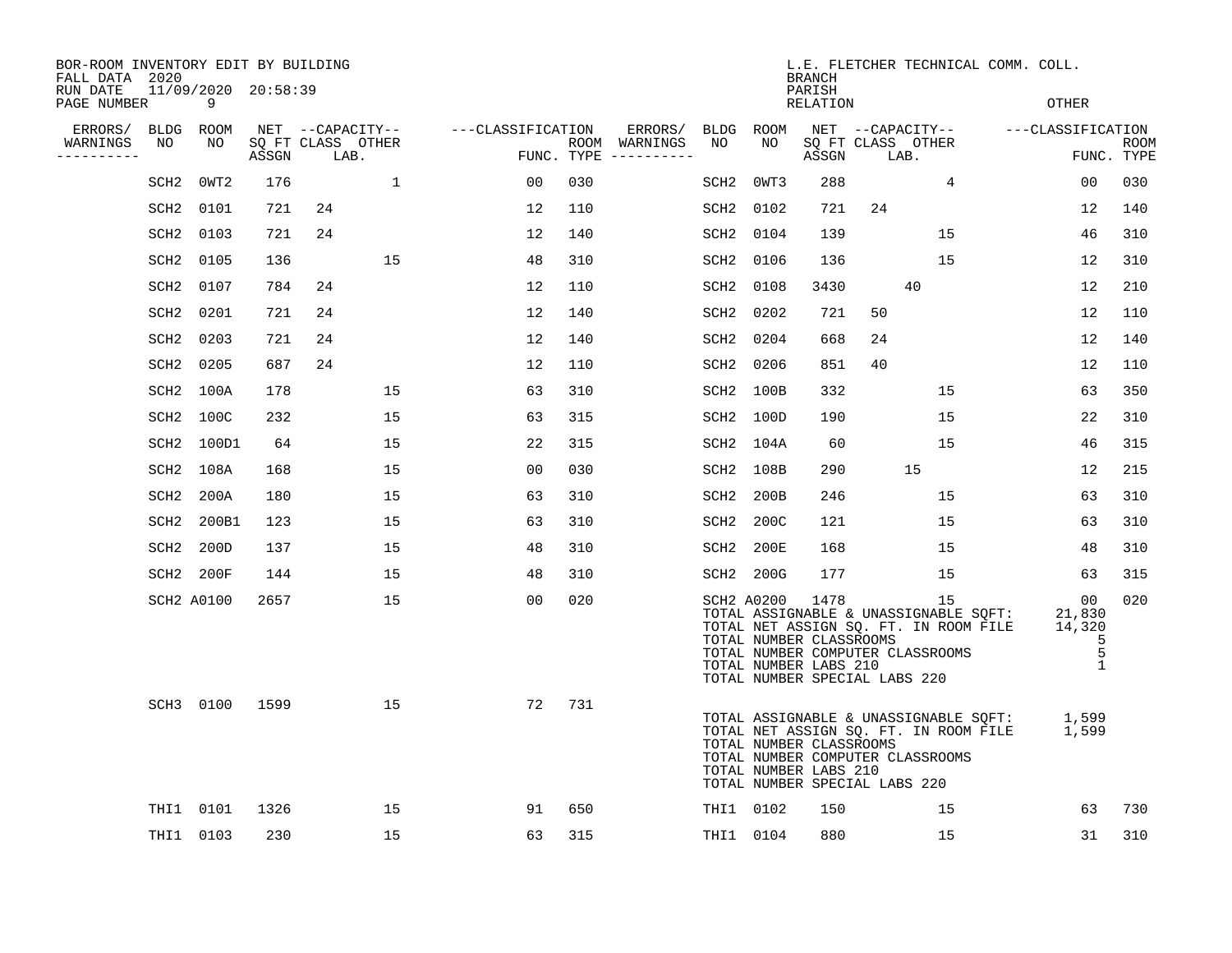| BOR-ROOM INVENTORY EDIT BY BUILDING<br>FALL DATA 2020 |             |                           |       |                           |                  |                   |            |                              |             |           | <b>BRANCH</b>                                    |                                                                                                                                                     |    | L.E. FLETCHER TECHNICAL COMM. COLL.   |                           |
|-------------------------------------------------------|-------------|---------------------------|-------|---------------------------|------------------|-------------------|------------|------------------------------|-------------|-----------|--------------------------------------------------|-----------------------------------------------------------------------------------------------------------------------------------------------------|----|---------------------------------------|---------------------------|
| RUN DATE<br>PAGE NUMBER                               |             | 11/09/2020 20:58:39<br>10 |       |                           |                  |                   |            |                              |             |           | PARISH<br>RELATION                               |                                                                                                                                                     |    | OTHER                                 |                           |
| ERRORS/                                               | <b>BLDG</b> | ROOM                      |       |                           | NET --CAPACITY-- | ---CLASSIFICATION |            | ERRORS/                      | <b>BLDG</b> | ROOM      |                                                  | NET --CAPACITY--                                                                                                                                    |    | ---CLASSIFICATION                     |                           |
| WARNINGS<br>----------                                | NO          | NO                        | ASSGN | SO FT CLASS OTHER<br>LAB. |                  |                   | FUNC. TYPE | ROOM WARNINGS<br>----------- | NO          | NO        | ASSGN                                            | SO FT CLASS OTHER<br>LAB.                                                                                                                           |    |                                       | <b>ROOM</b><br>FUNC. TYPE |
|                                                       | THI1        | 0105                      | 110   |                           | 15               | 48                | 310        |                              | THI1        | 0106      | 228                                              |                                                                                                                                                     | 15 | 46                                    | 310                       |
|                                                       | THI1        | 0107                      | 190   |                           | 15               | 54                | 310        |                              | THI1 0108   |           | 171                                              |                                                                                                                                                     | 15 | 53                                    | 310                       |
|                                                       |             | THI1 0109                 | 998   |                           | 15               | 51                | 315        |                              | THI1 0110   |           | 230                                              |                                                                                                                                                     | 15 | 46                                    | 310                       |
|                                                       |             | THI1 0112                 | 690   |                           | 21               | 82                | 082        |                              | THI1 0113   |           | 273                                              |                                                                                                                                                     | 15 | 63                                    | 350                       |
|                                                       | THI1        | 0114                      | 770   |                           | 24               | 12                | 240        |                              | THI1        | 0115      | 308                                              |                                                                                                                                                     | 15 | 82                                    | 082                       |
|                                                       |             | THI1 0116                 | 702   |                           | 22               | 82                | 082        |                              | THI1 0117   |           | 462                                              | 20                                                                                                                                                  |    | 12                                    | 110                       |
|                                                       | THI1        | 0118                      | 462   |                           | 12               | 12                | 215        |                              | THI1        | 0119      | 243                                              |                                                                                                                                                     | 15 | 12                                    | 731                       |
|                                                       | THI1        | 0120                      | 308   |                           | 15               | 12                | 310        |                              | THI1 0121   |           | 102                                              |                                                                                                                                                     | 15 | 64                                    | 710                       |
| 9                                                     | THI1        | 0122                      | 972   | 12                        |                  | 12                | 110        |                              | THI1        | 0123      | 242                                              |                                                                                                                                                     | 15 | 0 <sub>0</sub>                        | 010                       |
|                                                       | THI1        | 0126                      | 700   | 20                        |                  | 14                | 110        |                              | THI1 0127   |           | 243                                              |                                                                                                                                                     | 6  | 00                                    | 030                       |
|                                                       | THI1        | 0128                      | 96    |                           | 2                | 0 <sub>0</sub>    | 030        |                              | THI1        | 0129      | 90                                               |                                                                                                                                                     | 4  | 0 <sub>0</sub>                        | 030                       |
|                                                       | THI1        | 0130                      | 480   | 16                        |                  | 12                | 110        |                              | THI1        | 0131      | 480                                              | 16                                                                                                                                                  |    | 12                                    | 140                       |
|                                                       | THI1        | 0132                      | 130   | 15                        |                  | 12                | 110        |                              | THI1        | 0133      | 105                                              |                                                                                                                                                     | 15 | 0 <sub>0</sub>                        | 030                       |
|                                                       | THI1        | 0134                      | 3128  |                           | 18               | 12                | 210        |                              | THI1        | 0135      | 2990                                             | 24                                                                                                                                                  |    | 12                                    | 210                       |
|                                                       | THI1        | 0136                      | 3025  |                           | 16               | 12                | 210        |                              | THI1 0137   |           | 56                                               |                                                                                                                                                     | 15 | 0 <sub>0</sub>                        | 030                       |
|                                                       | THI1        | 0139                      | 420   | 16                        |                  | 12                | 110        |                              | THI1 0140   |           | 102                                              |                                                                                                                                                     | 15 | 0 <sub>0</sub>                        | 030                       |
|                                                       | THI1        | 0141                      | 330   |                           | 15               | 64                | 315        |                              | THI1 0143   |           | 176                                              |                                                                                                                                                     | 15 | 63                                    | 730                       |
|                                                       |             | THI1 0145                 | 192   |                           | 15               | 63                | 730        |                              | THI1 0146   |           | 774                                              | 15                                                                                                                                                  |    | 12                                    | 215                       |
|                                                       |             | THI1 0147                 | 240   |                           | 15               | 12                | 310        |                              | THI1 0390   |           | 390                                              | 16                                                                                                                                                  |    | 12                                    | 110                       |
|                                                       |             | THI1 112A                 | 100   |                           | 15               | 12                | 310        |                              |             | THI1 116A | 100                                              | 15                                                                                                                                                  |    | 12                                    | 115                       |
|                                                       |             | THI1 A0100                | 2630  |                           | 15               | 0 <sub>0</sub>    | 020        |                              |             |           | TOTAL NUMBER CLASSROOMS<br>TOTAL NUMBER LABS 210 | TOTAL ASSIGNABLE & UNASSIGNABLE SQFT:<br>TOTAL NET ASSIGN SQ. FT. IN ROOM FILE<br>TOTAL NUMBER COMPUTER CLASSROOMS<br>TOTAL NUMBER SPECIAL LABS 220 |    | 27,024<br>23,460<br>7<br>$\mathbf{1}$ | 3                         |
|                                                       | THI2        | 0100                      | 652   |                           | 20               | 81                | 081        |                              | THI2 0101   |           | 128                                              |                                                                                                                                                     | 15 | 48                                    | 310                       |
|                                                       |             | THI2 0200                 | 726   |                           | 20               | 12                | 240        |                              | THI2 0300   |           | 652                                              | 20                                                                                                                                                  |    | 12                                    | 240                       |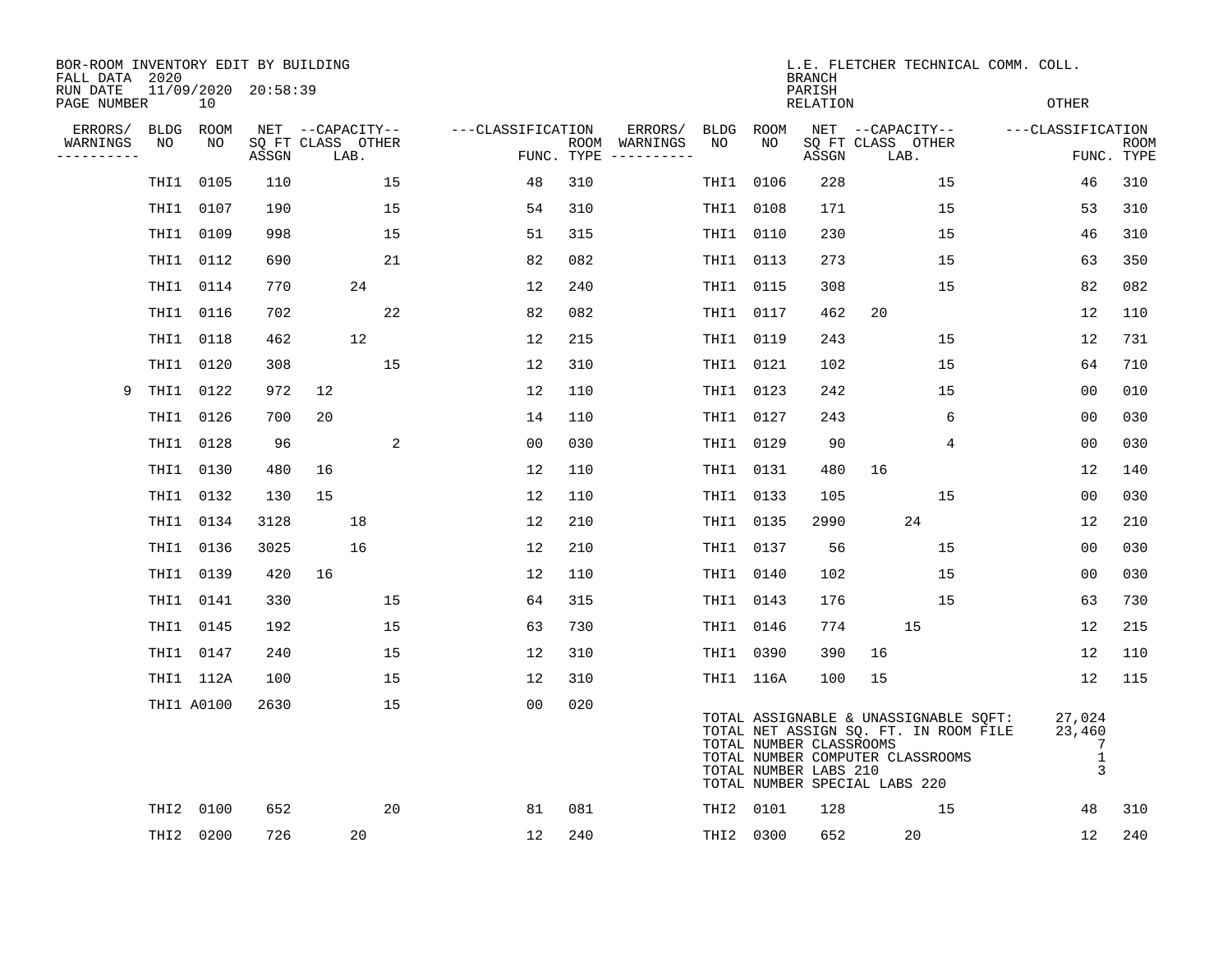| BOR-ROOM INVENTORY EDIT BY BUILDING<br>FALL DATA 2020<br>RUN DATE<br>PAGE NUMBER |            | -11        | 11/09/2020 20:58:39 |                                               |    |                   |                    |                                    |            |                                                  | BRANCH<br>PARISH<br>RELATION |                               | L.E. FLETCHER TECHNICAL COMM. COLL.                                                                                      |  | OTHER                           |      |
|----------------------------------------------------------------------------------|------------|------------|---------------------|-----------------------------------------------|----|-------------------|--------------------|------------------------------------|------------|--------------------------------------------------|------------------------------|-------------------------------|--------------------------------------------------------------------------------------------------------------------------|--|---------------------------------|------|
| ERRORS/<br>WARNINGS                                                              | BLDG<br>NO | ROOM<br>NO | ASSGN               | NET --CAPACITY--<br>SQ FT CLASS OTHER<br>LAB. |    | ---CLASSIFICATION | ROOM<br>FUNC. TYPE | ERRORS/<br>WARNINGS<br>----------- | BLDG<br>NO | ROOM<br>NO                                       | ASSGN                        | LAB.                          | NET --CAPACITY--<br>SQ FT CLASS OTHER                                                                                    |  | ---CLASSIFICATION<br>FUNC. TYPE | ROOM |
|                                                                                  |            | THI2 0301  | 112 15              |                                               |    |                   | 48 115             |                                    | THI2 0400  | TOTAL NUMBER CLASSROOMS<br>TOTAL NUMBER LABS 210 | 1218                         | TOTAL NUMBER SPECIAL LABS 220 | 20<br>TOTAL ASSIGNABLE & UNASSIGNABLE SQFT:<br>TOTAL NET ASSIGN SO. FT. IN ROOM FILE<br>TOTAL NUMBER COMPUTER CLASSROOMS |  | 12 210<br>3,488<br>3,488        |      |
|                                                                                  |            | THI3 0100  | 2100                |                                               | 15 | 72                | 730                |                                    |            | TOTAL NUMBER CLASSROOMS<br>TOTAL NUMBER LABS 210 |                              | TOTAL NUMBER SPECIAL LABS 220 | TOTAL ASSIGNABLE & UNASSIGNABLE SQFT:<br>TOTAL NET ASSIGN SQ. FT. IN ROOM FILE<br>TOTAL NUMBER COMPUTER CLASSROOMS       |  | 2,100<br>2,100                  |      |